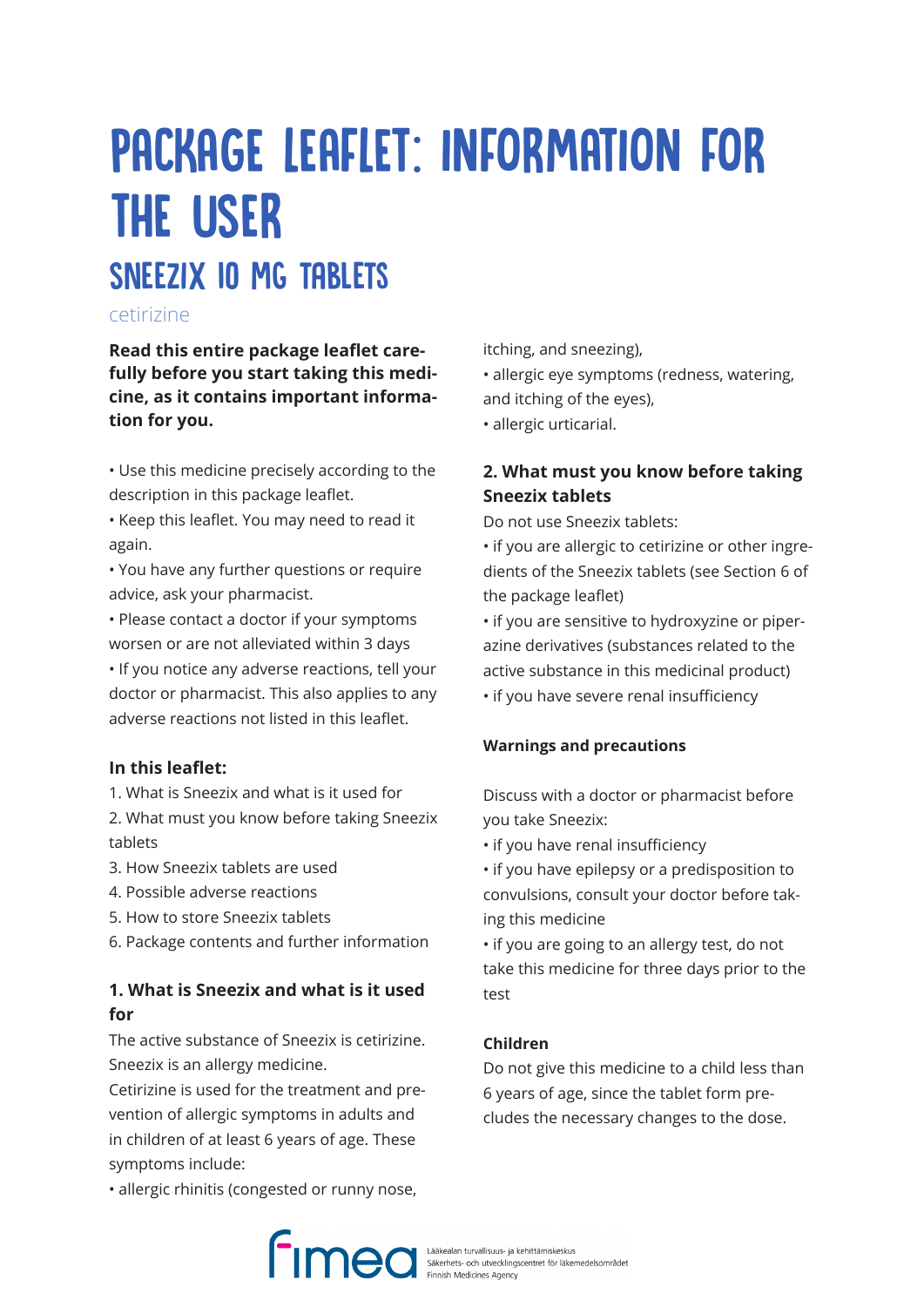#### **Other medicinal products and Sneezix**

Tell your doctor or pharmacist if you are using or have used or might use other medicinal products.

Cetirizine is not expected to have interactions.

#### **Pregnancy and breast-feeding**

If you are pregnant or breast-feeding, or you suspect you are pregnant, consult your doctor or pharmacist before using this medicine.

#### **Driving and using machines**

Sneezix does not usually have any detrimental effect on alertness or performance. For some patients, Sneezix may cause drowsiness or other adverse effects that reduce performance (see Section 4 of the package leaflet). If this is the case with you, you should avoid driving and other tasks requiring alertness.

#### **3. How Sneezix tablets are used**

Take the tablets with a sufficient amount of fluid (for example, a glass of water).

Adults and children over 12 years of age: 1 tablet once a day.

Children 6-12 years old: ½ tablet 1-2 times a day.

#### **Duration of treatment**

The duration of treatment depends on the nature, duration and progress of your symptoms. Your doctor determines the length of treatment.

## **If you take more Sneezix tablets than you should**

If you have taken a dose that is too large, or your child has accidentally taken the medicine, always contact your doctor, a hospital, or a pharmacy for a risk assessment and further instructions.

After an overdose, the following adverse reactions might occur stronger than usual: confusion, diarrhoea, dizziness, tiredness, headache, poor general condition, mydriasis, itching, restlessness, tranquilising effect of the medicine, drowsiness, grogginess, abnormally fast heart rate, tremor and urinary retention.

### **4. Possible adverse reactions**

Like all medicines, Sneezix can cause adverse reactions, although not everybody gets them.

Common adverse reactions (1-10 patients out of one hundred):

- drowsiness or exhaustion
- dizziness or headache
- diarrhoea, nausea, dry mouth

Uncommon adverse reactions (1-10 patients in one thousand):

- restlessness
- stomachache
- weakness

Rare adverse reactions (1-10 patients in ten thousand):

- low spirits or sleeplessness
- convulsions
- rapid heartbeat
- swelling